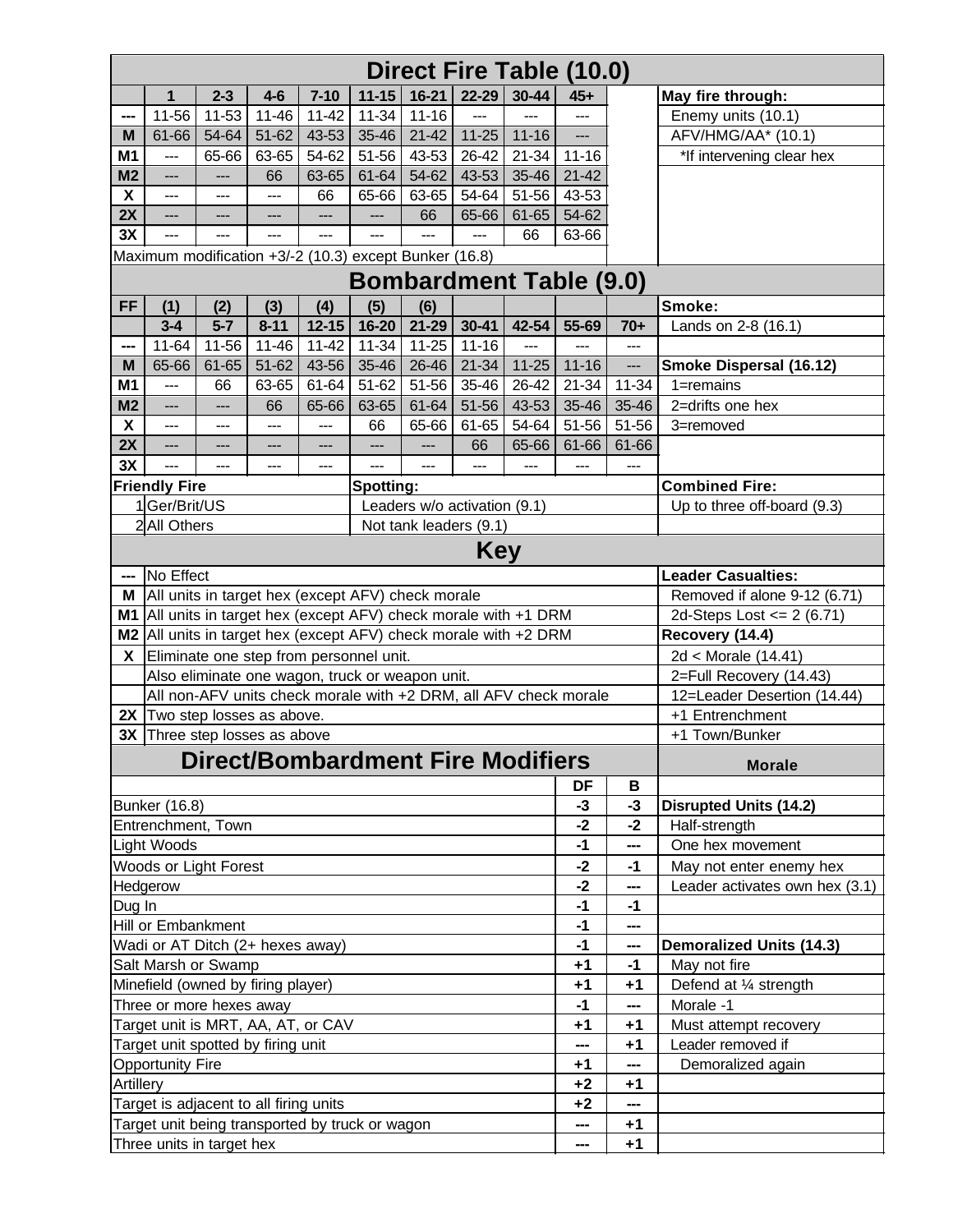|                         | Anti-Tank Fire (11.0)                                                             |                                                                          |                |              |                           |                |                          |                |                       |                                     |  |  |  |
|-------------------------|-----------------------------------------------------------------------------------|--------------------------------------------------------------------------|----------------|--------------|---------------------------|----------------|--------------------------|----------------|-----------------------|-------------------------------------|--|--|--|
|                         | $2-9$                                                                             | No Effect                                                                |                |              | Truck Armor = $-1$ (11.1) |                |                          |                |                       |                                     |  |  |  |
|                         | $10-12$                                                                           | Lose one step, check morale with +2 DRM                                  |                |              |                           |                |                          |                |                       |                                     |  |  |  |
|                         | $13+$                                                                             | Target is eliminated                                                     |                |              | Two AT Attacks (11.2):    |                |                          |                |                       |                                     |  |  |  |
|                         |                                                                                   |                                                                          |                |              | German 1939+              |                |                          |                |                       |                                     |  |  |  |
| $-1$                    | Target higher elevation than firing unit (BotB/AK)                                |                                                                          |                |              | Russ Gds 1943+            |                |                          |                |                       |                                     |  |  |  |
| $-1$                    | Target moved in current or preceeding action segment                              |                                                                          |                | US/Pol 1944+ |                           |                |                          |                |                       |                                     |  |  |  |
| $-1$                    | Target is Dug In, or in a Town, City or Woods hex                                 |                                                                          |                |              |                           |                |                          |                |                       |                                     |  |  |  |
| $-1$                    | Range to target is more than five hexes<br>Long Range (150%)                      |                                                                          |                |              |                           |                |                          |                |                       |                                     |  |  |  |
|                         | +1 Target is adjacent or in Salt Marsh (AK)                                       |                                                                          |                |              |                           |                |                          |                |                       | Half AT Value (11.3)                |  |  |  |
|                         |                                                                                   |                                                                          |                |              |                           |                |                          |                |                       |                                     |  |  |  |
|                         | $+2$ Target attacked during this turn through non-adjacent hexes (11.11)          |                                                                          |                |              |                           |                |                          |                |                       |                                     |  |  |  |
|                         | <b>Assault Table (12.0)</b>                                                       |                                                                          |                |              |                           |                |                          |                |                       |                                     |  |  |  |
|                         | $1 - 2$                                                                           | $3 - 4$                                                                  | $5-8$          | $9 - 12$     | $13 - 17$                 | $18-23$        | 24-29                    | $30+$          |                       | <b>Exiting Close Combat (12.12)</b> |  |  |  |
| ---                     | $1-5$                                                                             | $1 - 4$                                                                  | $1 - 3$        | $1 - 2$      | 1                         | $\overline{a}$ | $---$                    | $\overline{a}$ |                       | Move one hex into clear hex         |  |  |  |
| M                       | 6                                                                                 | 5                                                                        | $\overline{4}$ | 3            | $\overline{2}$            | $\overline{1}$ | $\overline{\phantom{a}}$ | $---$          |                       | Rearguard assaulted                 |  |  |  |
| M1                      | $\overline{a}$                                                                    | 5<br>3<br>6<br>$\overline{4}$<br>$\overline{2}$<br>$\mathbf{1}$<br>$---$ |                |              |                           |                |                          |                |                       |                                     |  |  |  |
| M <sub>2</sub>          | $---$                                                                             | $\overline{a}$                                                           | $\overline{6}$ | 5            | $\overline{4}$            | $\overline{3}$ | $\overline{2}$           | $\overline{1}$ |                       | <b>Cavalry Assault</b>              |  |  |  |
| $\overline{\mathbf{x}}$ | $---$                                                                             | $---$                                                                    | $---$          | 6            | $5-6$                     | $4 - 5$        | $3 - 4$                  | $2 - 3$        |                       | From two hexes (15.4)               |  |  |  |
| 2X                      | $\overline{a}$                                                                    | $5-6$<br>$4 - 5$<br>6<br>$\overline{a}$<br>$---$<br>$---$<br>$---$       |                |              |                           |                |                          |                |                       |                                     |  |  |  |
| 3X                      | 6<br>$\overline{a}$<br>$---$<br>$---$<br>$---$<br>$---$<br>$---$<br>$---$         |                                                                          |                |              |                           |                |                          |                | <b>Assault Values</b> |                                     |  |  |  |
|                         |                                                                                   |                                                                          |                |              |                           |                |                          |                |                       | Demoralized 1/4 (12.13)             |  |  |  |
| $-3$                    | Defending units occupy Bunker (exc Exit 12.12)                                    |                                                                          |                |              |                           |                |                          |                |                       | Minimum of one (12.12)              |  |  |  |
|                         | -2  Defending units occupy Entrenchment or Town (exc Exit 12.12)                  |                                                                          |                |              |                           |                |                          |                |                       | Ex Trucks/Wagons/Sledges            |  |  |  |
| $-1$                    | Defending units occupy Woods (exc Exit 12.12)                                     |                                                                          |                |              |                           |                |                          |                |                       | HMG/AA halved (12.53)               |  |  |  |
|                         | +1   All friendly units have higher morale than all defending units               |                                                                          |                |              |                           |                |                          |                |                       | Unless INF/SMG/ENG                  |  |  |  |
|                         | +1 Undemoralized friendly leader                                                  |                                                                          |                |              |                           |                |                          |                |                       |                                     |  |  |  |
|                         | +1 All enemy units are demoralized<br><b>First Fire (12.43)</b>                   |                                                                          |                |              |                           |                |                          |                |                       |                                     |  |  |  |
|                         | +1 Side includes both undemoralized AFV and INF/ENG/SMG<br>Dug In/Entrench/Bunker |                                                                          |                |              |                           |                |                          |                |                       |                                     |  |  |  |
|                         |                                                                                   | Any German 1939+                                                         |                |              |                           |                |                          |                |                       | Hedgerow/Embankment                 |  |  |  |
|                         |                                                                                   | Soviet Guards 1943+                                                      |                |              |                           |                |                          |                |                       | <b>Casualties</b>                   |  |  |  |
|                         | Polish/US/Commnwealth 1944+<br>First step: Good Order (7.63)                      |                                                                          |                |              |                           |                |                          |                |                       |                                     |  |  |  |
|                         | +1 Engineer assaulting Town or Entrenchment<br>Second vehicle step                |                                                                          |                |              |                           |                |                          |                |                       |                                     |  |  |  |
|                         | +1 All units Finnish, Gurkha or Japanese INF/ENG                                  |                                                                          |                |              |                           |                |                          |                |                       | Must be AFV                         |  |  |  |
|                         | +1 Charging Cavalry                                                               |                                                                          |                |              |                           |                |                          |                |                       |                                     |  |  |  |
|                         | +1 Enemy AFV without INF/ENG/SMG in Town, City or Woods                           |                                                                          |                |              |                           |                |                          |                |                       |                                     |  |  |  |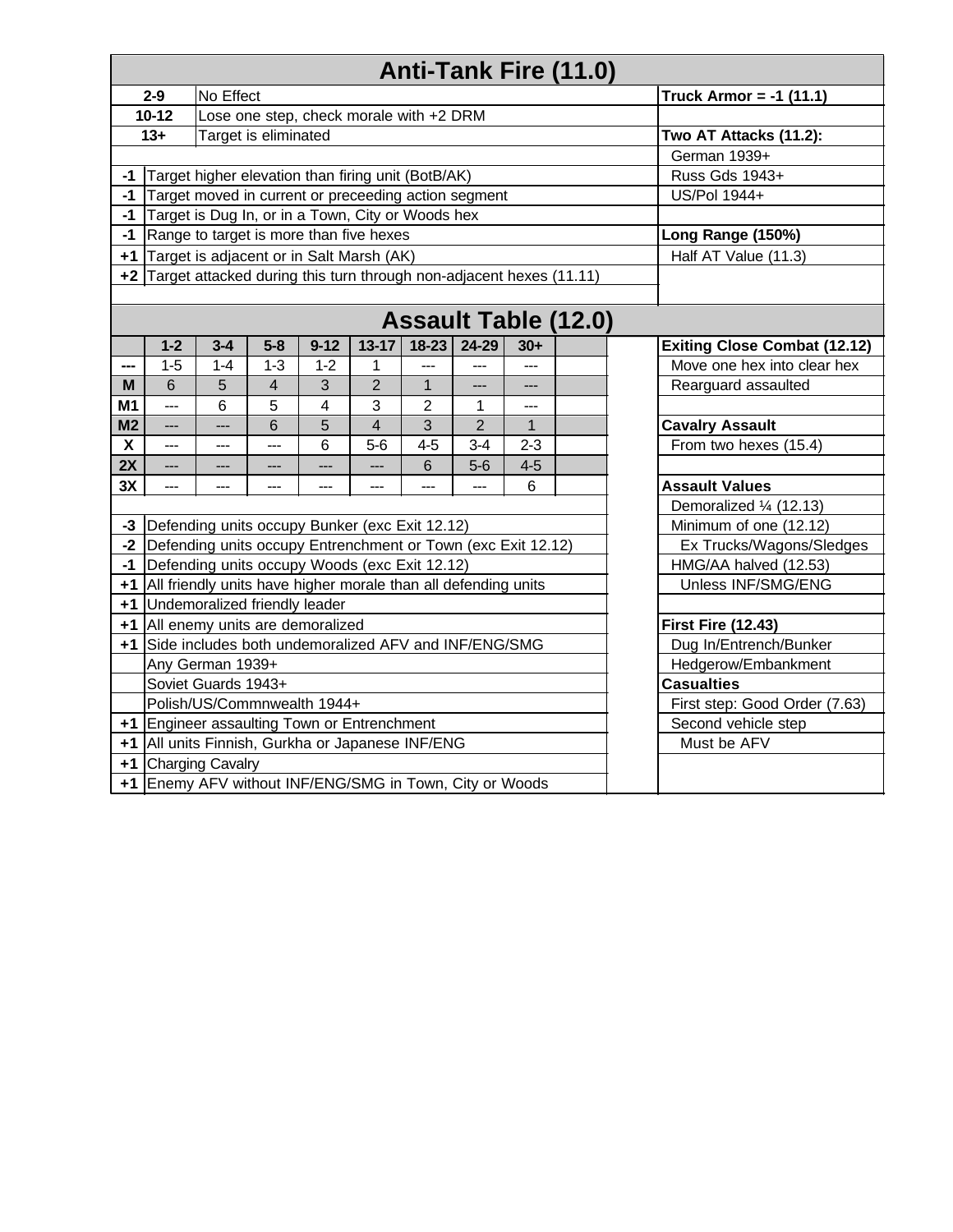|                     |                                                            |                                |                | <b>Terrain Effects</b> |                 |                     |                     |                |                |
|---------------------|------------------------------------------------------------|--------------------------------|----------------|------------------------|-----------------|---------------------|---------------------|----------------|----------------|
|                     |                                                            |                                | <b>Europe</b>  |                        |                 |                     |                     |                |                |
|                     | <b>Movement</b><br><b>Spotting</b><br>Combat               |                                |                |                        |                 |                     |                     |                |                |
|                     | Foot                                                       | <b>Motor</b>                   | <b>Mech</b>    | <b>Blocks</b>          | Limit           | Range               | DF                  | B              | <b>AF</b>      |
| Clear               | 1                                                          | $\overline{2}$                 | $\overline{2}$ | <b>No</b>              | $---$           | ---                 | $\overline{a}$      | ---            |                |
| Road                | 2/3                                                        | $\frac{1}{2}$                  | $\frac{1}{2}$  | <b>No</b>              | $---$           | ---                 | ---                 | $\overline{a}$ | ---            |
| Town                | 1                                                          | 1                              | 1              | Yes                    | 3               | +6                  | $-2$                | $-2$           | $-2$           |
| <b>Field</b>        | $\overline{2}$                                             | $\overline{4}$                 | 3              | Yes                    | 3               | $---$               | $---$               | $---$          | ---            |
| <b>Light Woods</b>  | $\mathbf{1}$                                               | $\overline{3}$                 | $\overline{2}$ | Two                    | $---$           | $---$               | $-1$                | $---$          | ---            |
| <b>Woods</b>        | $\overline{2}$                                             | 5                              | $\overline{4}$ | Yes                    | 3               | ---                 | $-2$                | $-1$           | $-1$           |
| <b>Light Forest</b> | $\overline{2}$                                             | 5                              | $\overline{4}$ | Yes                    | 3               | $---$               | $-2$                | $-1$           | $-1$           |
| <b>Heavy Forest</b> | 3                                                          | N/A                            | N/A            | Yes                    | 1               | $---$               |                     |                |                |
| Hedgerow            | $+1$                                                       | N/A                            | $+4$           | Yes                    | $---$           | $---$               | $-2$                | $---$          | FF             |
| Embankment          | $+1$                                                       | $+2$                           | $+1$           | Yes                    | $---$           | ---                 | $-1$                | $---$          | FF             |
| Elevation           | $+0$                                                       | $+2$                           | $+1$           | Yes                    | 3               | $+8$                | ---                 | $---$          | $\overline{a}$ |
| Hill                | $+1$                                                       | $+5$                           | $+3$           | Yes                    | 3               | $+9$                | $-1$                | $---$          | ---            |
| Swamp               | $\overline{2}$                                             | N/A                            | N/A            | <b>No</b>              | 1               | $---$               | $+1$                | $-1$           | ---            |
| River               | $\overline{2}$                                             | N/A                            | $\overline{4}$ | <b>No</b>              | $---$           | ---                 | $---$               | ---            | ---            |
| <b>Urban River</b>  |                                                            | No Effect                      |                | Yes                    | ---             | ---                 | $---$<br>---<br>--- |                |                |
| <b>Major River</b>  | (5.7)                                                      | (5.7)                          | (5.7)          | <b>No</b>              | $---$           | $---$               | $---$               |                | $---$          |
|                     |                                                            | 2 MP to enter, all MP to leave |                |                        |                 | Requires ENG in hex |                     |                |                |
|                     | All units share morale status of ENG<br>Must roll to leave |                                |                |                        |                 |                     |                     |                |                |
|                     |                                                            |                                |                |                        |                 |                     |                     |                |                |
|                     |                                                            | <b>Africa/Desert</b>           |                |                        |                 |                     |                     |                |                |
|                     |                                                            | <b>Movement</b>                |                |                        | <b>Spotting</b> |                     |                     | <b>Combat</b>  |                |
|                     | Foot                                                       | <b>Motor</b>                   | <b>Mech</b>    | <b>Blocks</b>          | Limit           | Range               | DF                  | B              | <b>AF</b>      |
| Sand                | 1                                                          | 2                              | $\overline{2}$ | <b>No</b>              | ---             | ---                 | ---                 | $---$          | ---            |
| Hill                | $+0$                                                       | $+2$                           | $+1$           | Yes                    | $\sqrt{3}$      | $+8$                | $-1$                | $---$          | $---$          |
| Wadi                | $\overline{2}$                                             | N/A                            | N/A            | <b>No</b>              | 3               | $---$               | $-1$ <sup>*</sup>   | $---$          | $---$          |
| <b>AT Ditch</b>     | $+0$                                                       | N/A                            | N/A            | <b>No</b>              | 3               | $---$               | $-1$ *              | $---$          | $---$          |
| Water               | N/A                                                        | N/A                            | N/A            | <b>No</b>              | $---$           | $---$               | $---$               | $---$          | $---$          |
| <b>Salt Marsh</b>   | $\overline{2}$                                             | $5*$                           | $4^*$          | <b>No</b>              | $---$           | $---$               | $+1$                | $-1$           | $---$          |
| <b>Wire</b>         | $+1$                                                       | $+3$                           | <b>NE</b>      | <b>No</b>              | $---$           | $---$               | $---$               | $---$          | $---$          |
| <b>Track</b>        | 1                                                          | $\overline{2}$                 | $\mathbf{1}$   | <b>No</b>              | $---$           | $---$               | $---$               |                | $---$          |
|                     |                                                            | Destroyed 1-5                  |                |                        |                 |                     |                     | Range > 1      |                |
|                     |                                                            |                                |                |                        |                 |                     |                     |                |                |